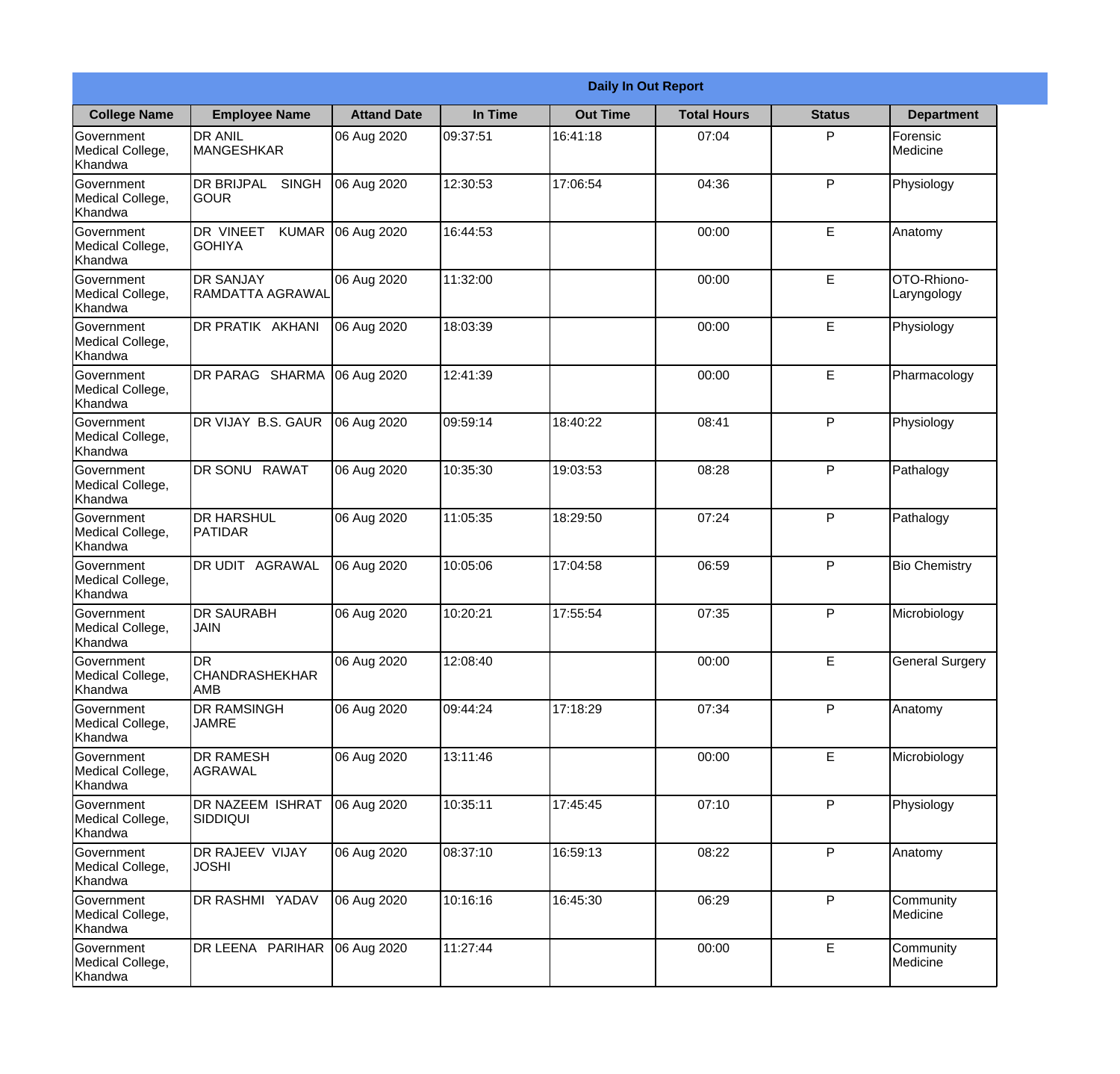| <b>Designation</b>                         | Category      |
|--------------------------------------------|---------------|
| <b>Assistant Professor   Para Clinical</b> |               |
| Demonstrator/Tutor   Non Clinical          |               |
| Professor                                  | Non Clinical  |
| Professor                                  | Clinical      |
| <b>Assistant Professor</b>                 | Non Clinical  |
| Professor                                  | Para Clinical |
| Associate Professor Non Clinical           |               |
| Demonstrator/Tutor   Para Clinical         |               |
| Assistant Professor   Para Clinical        |               |
| Associate Professor Non Clinical           |               |
| Associate Professor   Para Clinical        |               |
| Assistant Professor   Clinical             |               |
| Demonstrator/Tutor   Non Clinical          |               |
| Assistant Professor   Para Clinical        |               |
| Professor                                  | Non Clinical  |
| <b>Assistant Professor</b>                 | Non Clinical  |
| <b>Assistant Professor</b>                 | Para Clinical |
| <b>Assistant Professor</b>                 | Para Clinical |

## **Daily In Out Report**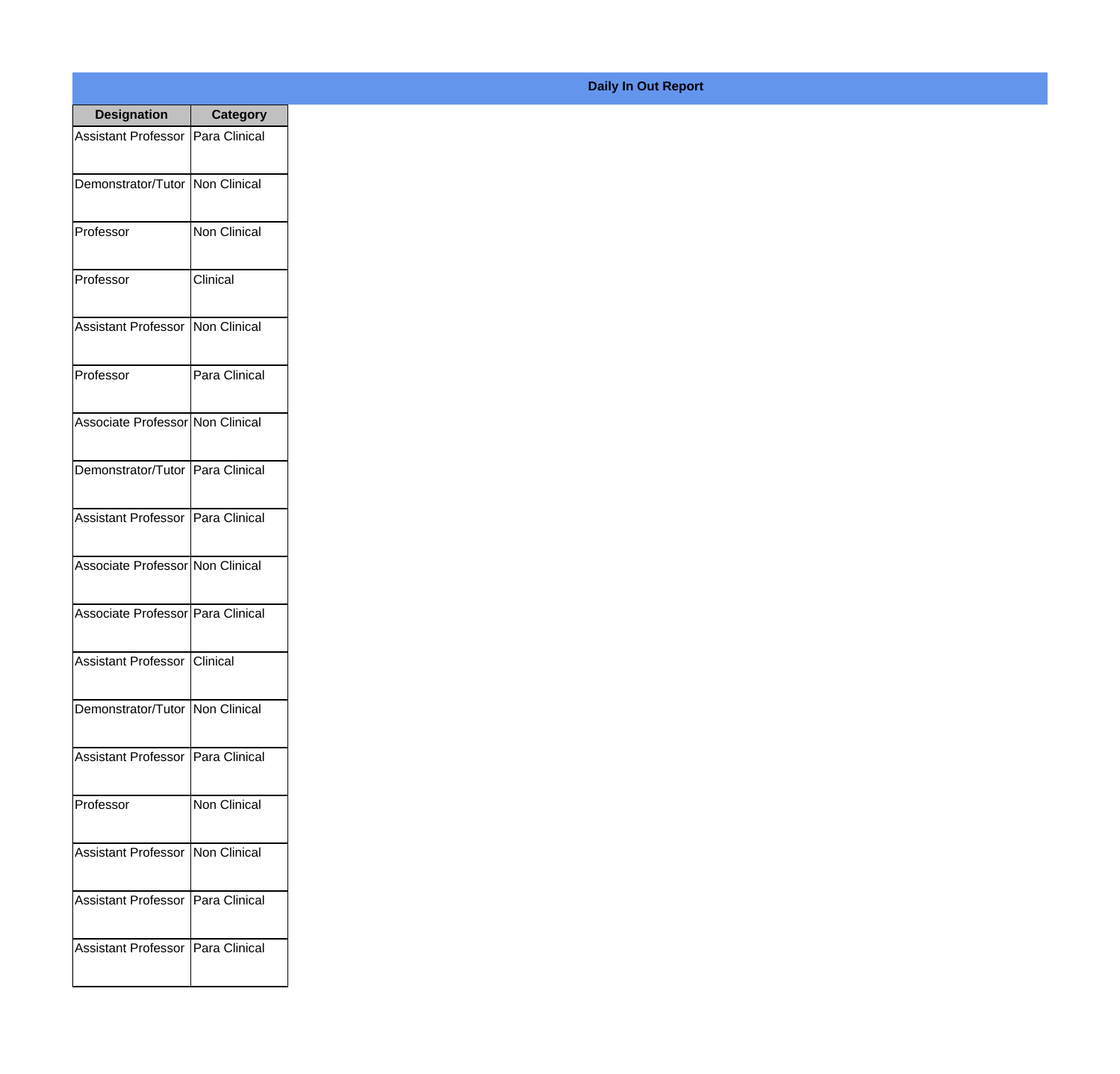|                                                  |                                                       |             |           |          | <b>Daily In Out Report</b> |              |                         |
|--------------------------------------------------|-------------------------------------------------------|-------------|-----------|----------|----------------------------|--------------|-------------------------|
| Government<br>Medical College,<br>Khandwa        | <b>MR PIYUSH KUMAR</b><br><b>MISHRA</b>               | 06 Aug 2020 | 11:05:42  | 17:39:26 | 06:34                      | P            | Community<br>Medicine   |
| <b>Government</b><br>Medical College,<br>Khandwa | DR SACHIN PARMAR 06 Aug 2020                          |             | 10:44:12  | 19:49:02 | 09:05                      | $\mathsf{P}$ | Community<br>Medicine   |
| <b>Government</b><br>Medical College,<br>Khandwa | DR PRAMILA VERMA 06 Aug 2020                          |             | 12:15:03  |          | 00:00                      | E            | Paediatrics             |
| <b>Government</b><br>Medical College,<br>Khandwa | DR MANOJ BALKE                                        | 06 Aug 2020 | 109:28:05 |          | 00:00                      | E            | Ophthalmology           |
| Government<br>Medical College,<br>Khandwa        | <b>DR GARIMA</b><br><b>AGRAWAL VARSHNEY</b>           | 06 Aug 2020 | 10:33:14  |          | 00:00                      | E            | Paediatrics             |
| <b>Government</b><br>Medical College,<br>Khandwa | <b>DR SIDDHARTH</b><br>BANODE                         | 06 Aug 2020 | 09:25:56  | 17:34:50 | 08:09                      | P            | Pharmacology            |
| Government<br>Medical College,<br>Khandwa        | <b>DR CHANDNI</b><br>KAROLE                           | 06 Aug 2020 | 12:22:30  |          | 00:00                      | E            | Ophthalmology           |
| Government<br>Medical College,<br>Khandwa        | <b>DR SEEMA</b><br><b>SUDHAKARRAO</b><br><b>SUTAY</b> | 06 Aug 2020 | 10:54:12  | 18:09:01 | 07:15                      | P            | Forensic<br>Medicine    |
| <b>Government</b><br>Medical College,<br>Khandwa | <b>DR RAKESH SINGH</b><br><b>HAZARI</b>               | 06 Aug 2020 | 12:41:47  |          | 00:00                      | E            | Pathalogy               |
| <b>Government</b><br>Medical College,<br>Khandwa | <b>DR ANANT</b><br><b>TUKARAM PAWAR</b>               | 06 Aug 2020 | 19:45:48  |          | 00:00                      | E            | Community<br>Medicine   |
| <b>Government</b><br>Medical College,<br>Khandwa | DR SHAIKH M.KHALIQ 06 Aug 2020                        |             | 11:15:26  |          | 00:00                      | E            | <b>Bio Chemistry</b>    |
| Government<br>Medical College,<br>Khandwa        | <b>DR MAHENDRA</b><br><b>PANWAR</b>                   | 06 Aug 2020 | 09:39:08  |          | 00:00                      | E            | Orthopaedics            |
| <b>Government</b><br>Medical College,<br>Khandwa | DR AJAY GANGJI                                        | 06 Aug 2020 | 12:13:50  |          | 00:00                      | E            | <b>General Surgery</b>  |
| Government<br>Medical College,<br>Khandwa        | <b>DR SITARAM</b><br><b>SOLANKI</b>                   | 06 Aug 2020 | 09:30:40  | 16:02:53 | 06:32                      | $\mathsf{P}$ | Forensic<br>Medicine    |
| Government<br>Medical College,<br>Khandwa        | <b>DR RANJEET</b><br><b>BADOLE</b>                    | 06 Aug 2020 | 09:32:43  |          | 00:00                      | E            | <b>General Medicine</b> |
| Government<br>Medical College,<br>Khandwa        | <b>DR ASHOK</b><br><b>BHAUSAHEB NAJAN</b>             | 06 Aug 2020 | 10:22:51  | 15:56:37 | 05:34                      | P            | Forensic<br>Medicine    |
| Government<br>Medical College,<br>Khandwa        | <b>DR SANGEETA</b><br><b>CHINCHOLE</b>                | 06 Aug 2020 | 10:40:35  |          | 00:00                      | E            | Physiology              |
| Government<br>Medical College,<br>Khandwa        | DR NEERAJ KUMAR                                       | 06 Aug 2020 | 11:00:33  | 19:46:59 | 08:46                      | $\mathsf{P}$ | Dentisry                |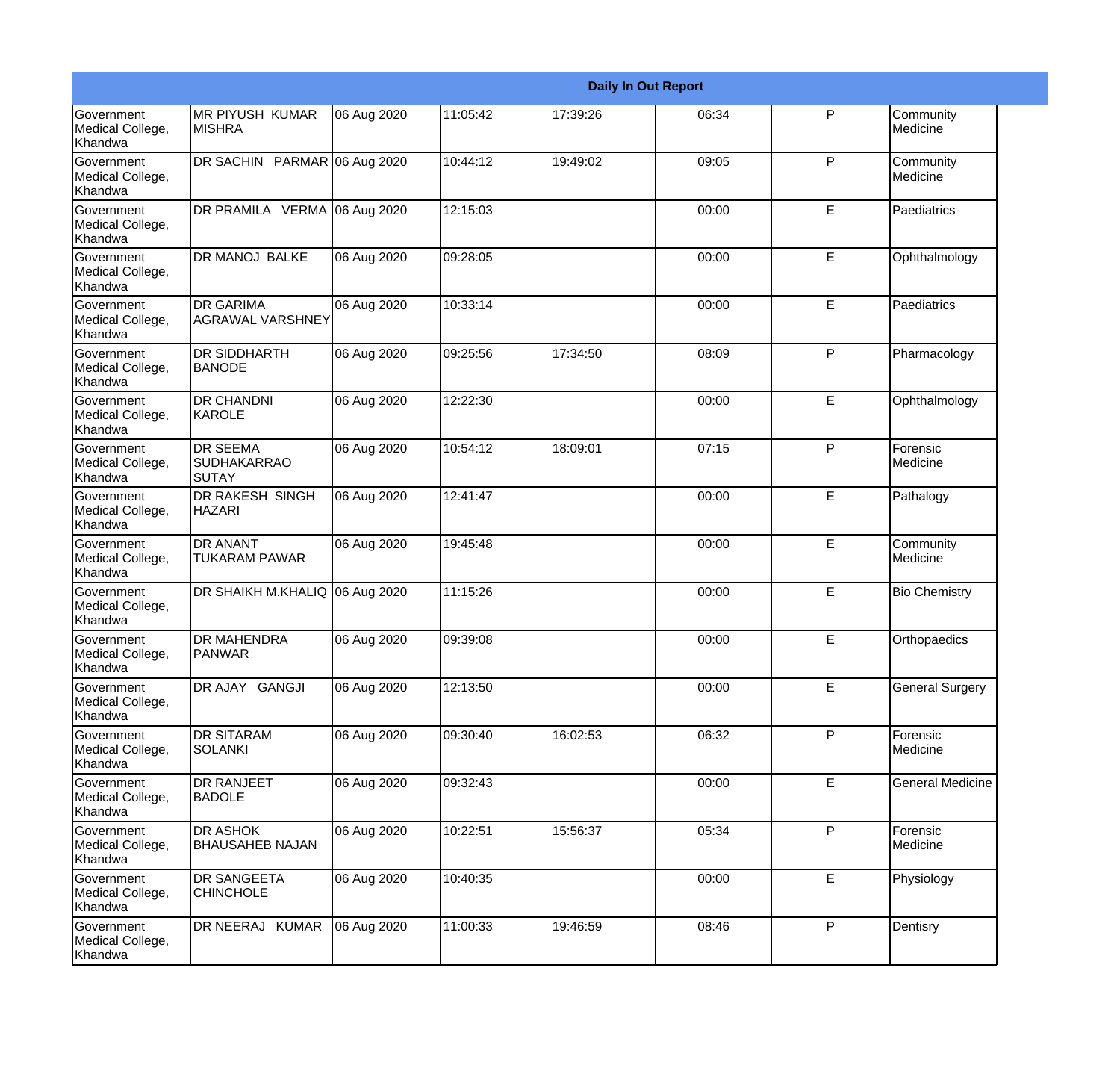| Statistician                      | Para Clinical |
|-----------------------------------|---------------|
| Assistant Professor Para Clinical |               |
|                                   |               |
| Professor                         | Clinical      |
| Assistant Professor Clinical      |               |
| Associate Professor Clinical      |               |
| Associate Professor Para Clinical |               |
| Assistant Professor Clinical      |               |
| Professor                         | Para Clinical |
| Professor                         | Para Clinical |
| Professor                         | Para Clinical |
| Professor                         | Non Clinical  |
| Assistant Professor Clinical      |               |
| Professor                         | Clinical      |
| Demonstrator/Tutor Para Clinical  |               |
| Assistant Professor Clinical      |               |
| Associate Professor Para Clinical |               |
| Demonstrator/Tutor Non Clinical   |               |
|                                   |               |
| Assistant Professor Clinical      |               |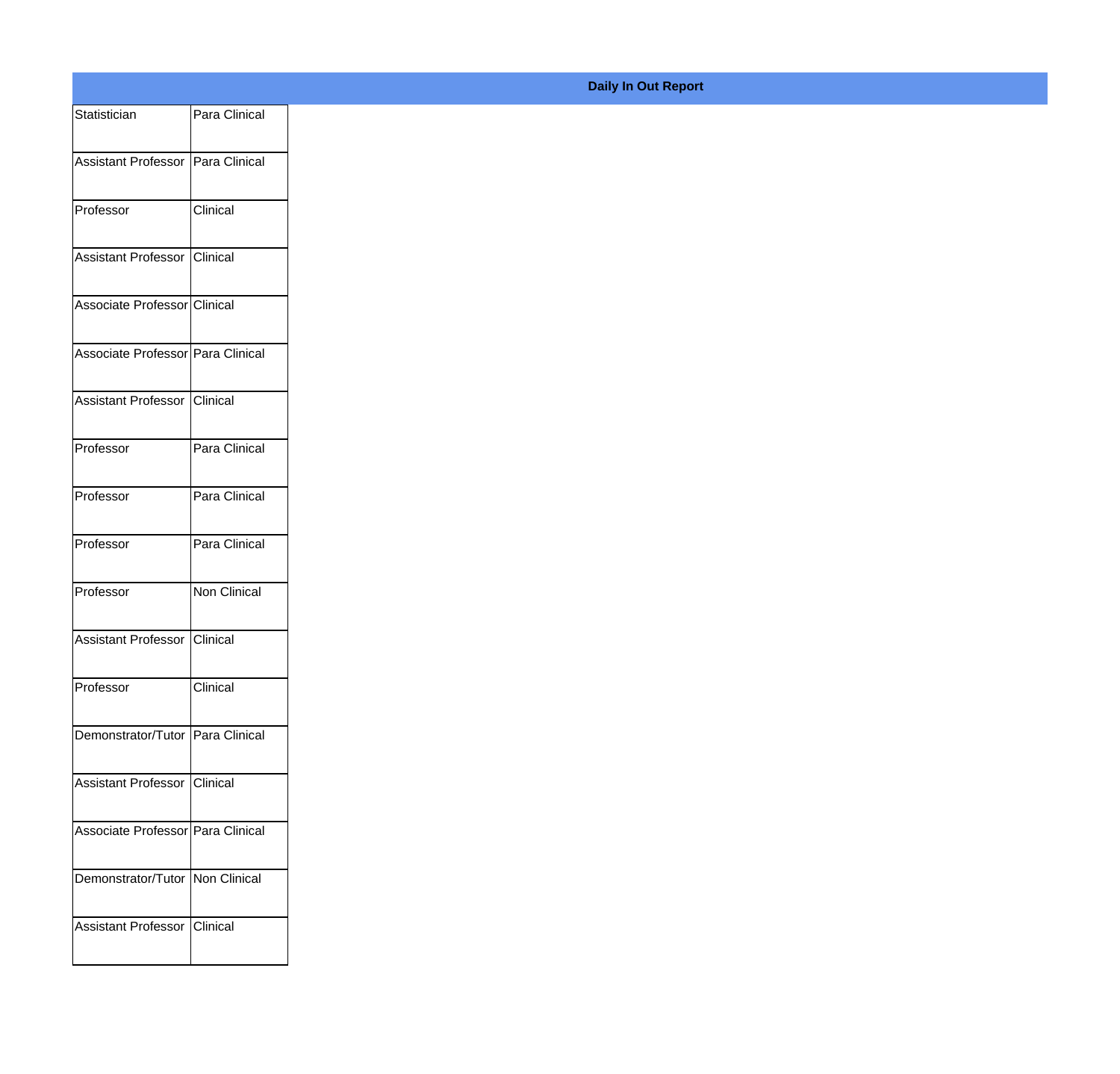|                                                  |                                     |             |           | <b>Daily In Out Report</b> |       |    |                                        |
|--------------------------------------------------|-------------------------------------|-------------|-----------|----------------------------|-------|----|----------------------------------------|
| Government<br>Medical College,<br>Khandwa        | <b>IDR VIJAY</b><br><b>NAYAK</b>    | 06 Aug 2020 | 11:00:41  | 17:18:10                   | 06:18 | P  | Anatomy                                |
| <b>Sovernment</b><br>Medical College,<br>Khandwa | <b>BAJOLIYA</b><br><b>IDR SUNIL</b> | 06 Aug 2020 | 12:48:33  |                            | 00:00 | E. | OTO-Rhiono-<br>Laryngology             |
| Government<br>Medical College,<br>Khandwa        | DR NISHA MANDLOI<br>IPANWAR         | 06 Aug 2020 | 109:39:15 | 16:30:32                   | 06:51 | D  | <b>Obstetrics &amp;</b><br>Gynaecology |
| <b>Government</b><br>Medical College,<br>Khandwa | <b>DR MUKTESHWARI</b><br>IGUPTA     | 06 Aug 2020 | 11:15:37  | 16:55:28                   | 05:40 | P  | Pharmacology                           |